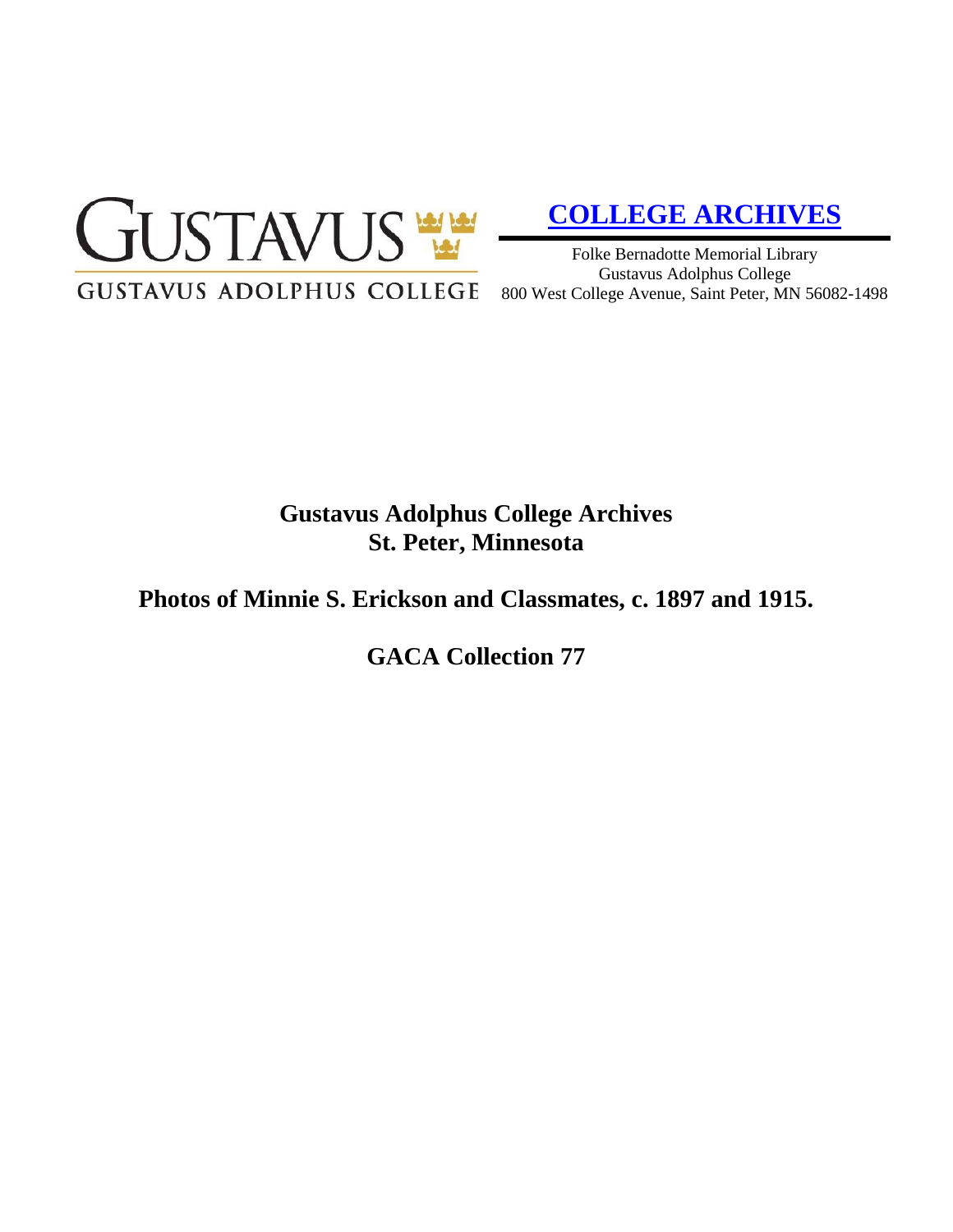#### **Photos of Minnie S. Erickson and Classmates, c. 1897 and 1915. GACA Collection 77. 1 folder.**

#### **ABSTRACT:**

The Minnie Erickson (later Minnie Erlandson) collection contains two scrapbook pages consisting of seventeen images taken during and after Erickson's time as a student at Gustavus Adolphus Academy, a division of Gustavus Adolphus College. Primarily, images are of Erickson's friends and classmates. These include informal snapshots, formal poses, and class portraits. Additional photographs are of the Arpi Quartett, Old Main, a view towards St. Peter, the exterior of the dining hall, and a group of people outside a place called Randall's. A school rouser is included.

#### **CONTENT:**

Individuals are often labeled. Those labeled include the following in alphabetical order by surname.

| Ahlstrom, Joseph | Hanson, ?        | Rose, Jennie     |
|------------------|------------------|------------------|
| Anderson, ?      | Hegstrom, ?      | Rose, Jenny      |
| Benson, ?        | Larson, ?        | Rudell, ?        |
| Benson, Callie   | Magny, Clarence  | Samuelson, Aug.  |
| Benson, Carl     | N., Elsie        | Sander, Irene    |
| Bergquist, Ernie | Nelson, C.E.     | Sappenfield, ?   |
| Bergstrom, ?     | Nelson, Florence | Sigurdson, Marie |
| Bloom, Olof      | Noren, Alice     | Swanson, Ernie   |
| Callerstrom, ?   | Oshlund, ?       | Swanson, Fritz   |
| Carlblom, ?      | Ostrom, Myrt     | Swanson, Herman  |
| Chilgren, Mae    | P., Christine    | Tegner, Jenny    |
| Edblom, Olof     | Peterson, Elna   | Thorene, ?       |
| Erickson, Minnie | Peterson, Henry  | Thorson, ?       |
| Franzen, ?       | Peterson, Joe,   | Turner, Amy      |
| Greene, ?        | Peterson, Vic    | Youngquist, John |

#### **RESTRICTIONS:**

There are no restrictions on use of this collection for research purposes. The researcher assumes full responsibility for observing all copyright, property, and libel laws as they apply.

#### **COLLECTION CITATION:**

Photos of Minnie S. Erickson and Classmates, c. 1897 and 1915. GACA Collection 77. Gustavus Adolphus College Archives, St. Peter, Minnesota.

#### **ACQUISITION:**

Ralph Erlandson, Jr. donated this collection during October 2008.

#### **PROCESSED BY:**

Jeff A. Jenson processed this collection and developed the finding aid during October 2008.